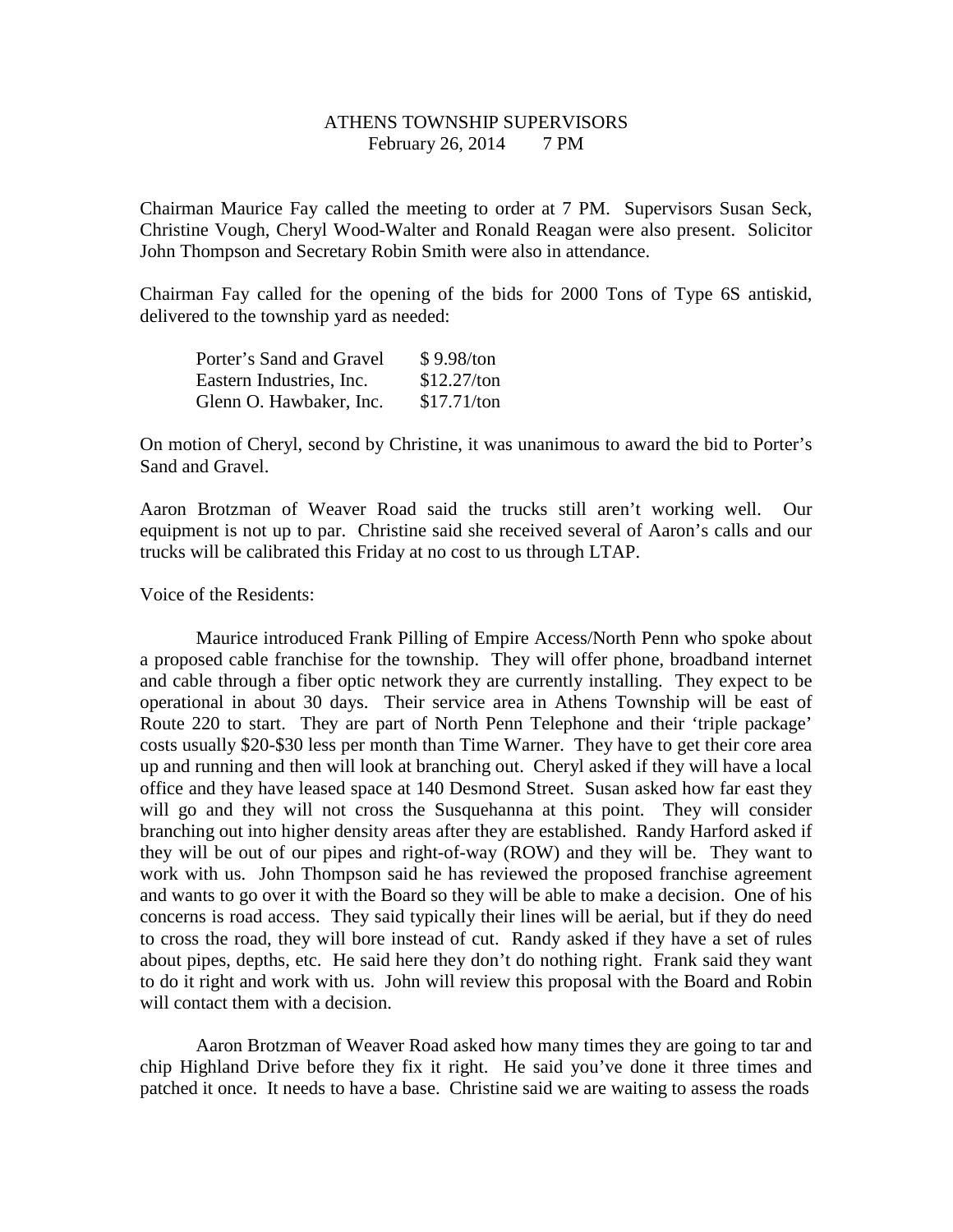Page Two Athens Township Supervisors February 26, 2014

after the thaw, then we will set a plan for the summer work. She said she drove out there with Randy last Saturday to look at it. Aaron asked what is being done to prepare for the upcoming storm this weekend. Things need to be done ahead of time. The ditches need to be cleared so the water will have somewhere to go besides the road. Ralph Blowers said there's not too much they can do ahead. Aaron said you can use the grader like they used to and drive the tire up the ditch to clear it. Ralph said with the last melt the snow in the ditches turned to slush and acted like a dam. Aaron said there's a thaw coming up. You're going to lose some roads. Randy said they need another wing plow. Aaron said you need to spend the tax money on the roads and not give \$50,000 away here, \$100,000 away here – use it on your roads!

Maurice asked John Thompson if he has anything to say to Mr. Hafer and John said they will discuss it in executive session. Maurice asked Dave Hafer if he had any questions for the Board and he asked when it is going to happen. Maurice said we will find out tonight. He said he will let Mr. Hafer know.

Richard Bean, Chairman of the Parks and Recreation Commission, said they have received some financial help from some of the Athens Township businesses. Northern Tier Regional Planning is writing 2 grants for the park. They will begin the park expansion project in the Spring and hope to use volunteers. The brochures are done and look great. The Fire Company has taken down the star and the highway department needs to bring it back to the building. Richard said we had 4 churches reserve pavilions for sunrise services on Round Top. The Parks Commission has decided they will just ask the churches for a "donation" if they're there just for an hour or so for a sunrise service. Robin asked if they would pay a fee if they reserve for other times or events. Richard said the churches would have to pay any other time the park is open. Round Top Park will officially open on May  $10^{th}$ . Barry will start April  $7^{th}$ . Barry also left a message that the park road is breaking up.

Ron had attended the COG meeting on Monday and had a packet of brochures and information from the Endless Mountains Visitor's Bureau (EMVB) that included a list of grants they have given out. He asked Richard Bean if the Parks Commission has ever applied to them for a grant. Richard said they do not qualify because they don't advertise outside of the Valley, but they hope to meet that criteria soon. Ron said the Commissioners want to split from EMVB and use those funds to improve the image of Bradford County, but they need 51% of the municipalities to approve that split before it can happen. Richard asked the board to think about where the new franchise money will be spent, since they will be competition for Time Warner, and the Parks rely heavily on the franchise monies they receive.

Dr. Musto was not present to report for Athens Township Authority.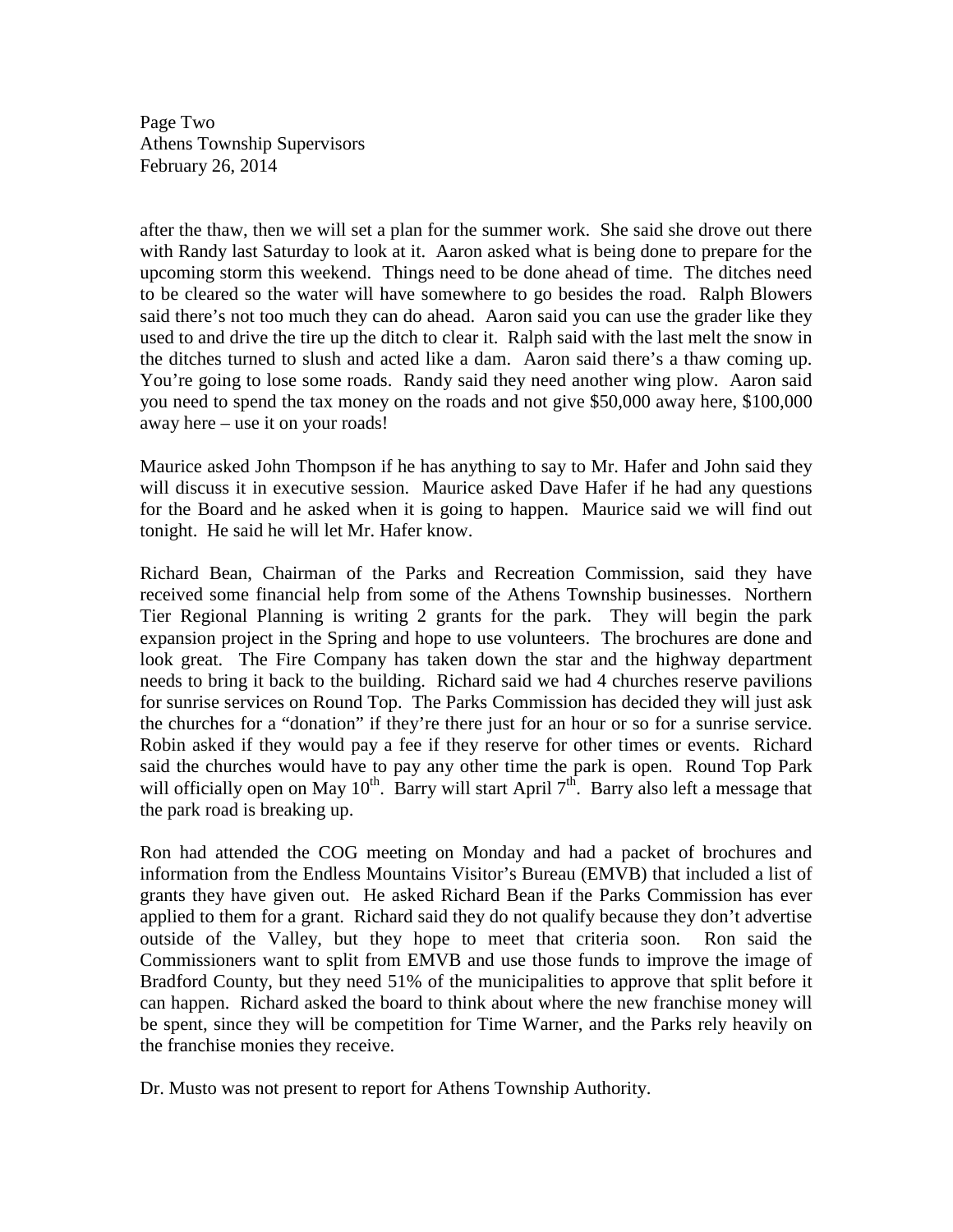Page Three Athens Township Supervisors February 26, 2014

Randy Harford said, getting back to Mr. Brotzman, we put 3 feet of fill in the park road. We are building deep with fill. Stone and oil doesn't hold. It's crumbling on every road. Bradley road is entirely gone. Oil and chip nowdays is water based. Not worth using it. Randy and Aaron continued their discussion.

Maurice said we've got to move on with this meeting. Aaron Brotzman told Maurice, "Hey! He (Randy) had the floor and was talking to me!" Maurice said the Board has been told about the equipment and the roads. Christine is in charge. Give her a chance.

Christine presented an email from Greg Dibble of PennDOT stating there is no additional signage needed at the Wilawana Road/White Wagon Road intersection and that he recommended increased enforcement at that intersection.

Christine said it has come to her attention that she has not explained her recent "No" votes. She said she voted no for the employees to go home early with pay on Christmas Eve because she doesn't believe the tax payers should be paying for that. She said she voted no for Robin "getting the day off with pay" to go to the Pennsylvania State Association of Township Supervisors standing committee meeting because she has numerous responsibilities here at the township and doesn't need to take on additional responsibilities on taxpayer money.

On motion of Maurice, second by Ron, it was unanimous to approve the minutes of January  $29<sup>th</sup>$  and February 11, 2014 as written.

On motion of Christine, second by Cheryl, it was unanimous to have Robin bid fuel and Randy quote pipe, blocks and calcium – and have Robin bid the crushing to be completed no later than May 15, 2014.

Robin asked if the rest of the Board had followed-up with Ruth on the Positive Pay program. No one had. Ron did last month and pulled out the information he had on this program for the Board. He said it was \$75/month. Cheryl and Christine think \$75/month is pretty steep. The Board will wait another month so they can get with Ruth. Cheryl said that would give them another month to find out if other municipalities use this service. Susan asked if this was just with  $C \& N$  and it is. Ralph Blowers suggested they check with  $M \& T$  to see if they offer this as well.

On motion of Ron, second by Maurice, it was unanimous to have Maurice and Cheryl sign the IDP grant extension documents.

Monthly reports were presented. There was no fire report. On motion of Christine, second by Cheryl, it was unanimous to accept the monthly reports submitted as presented, and to hold the fire company check until we receive the past due report.